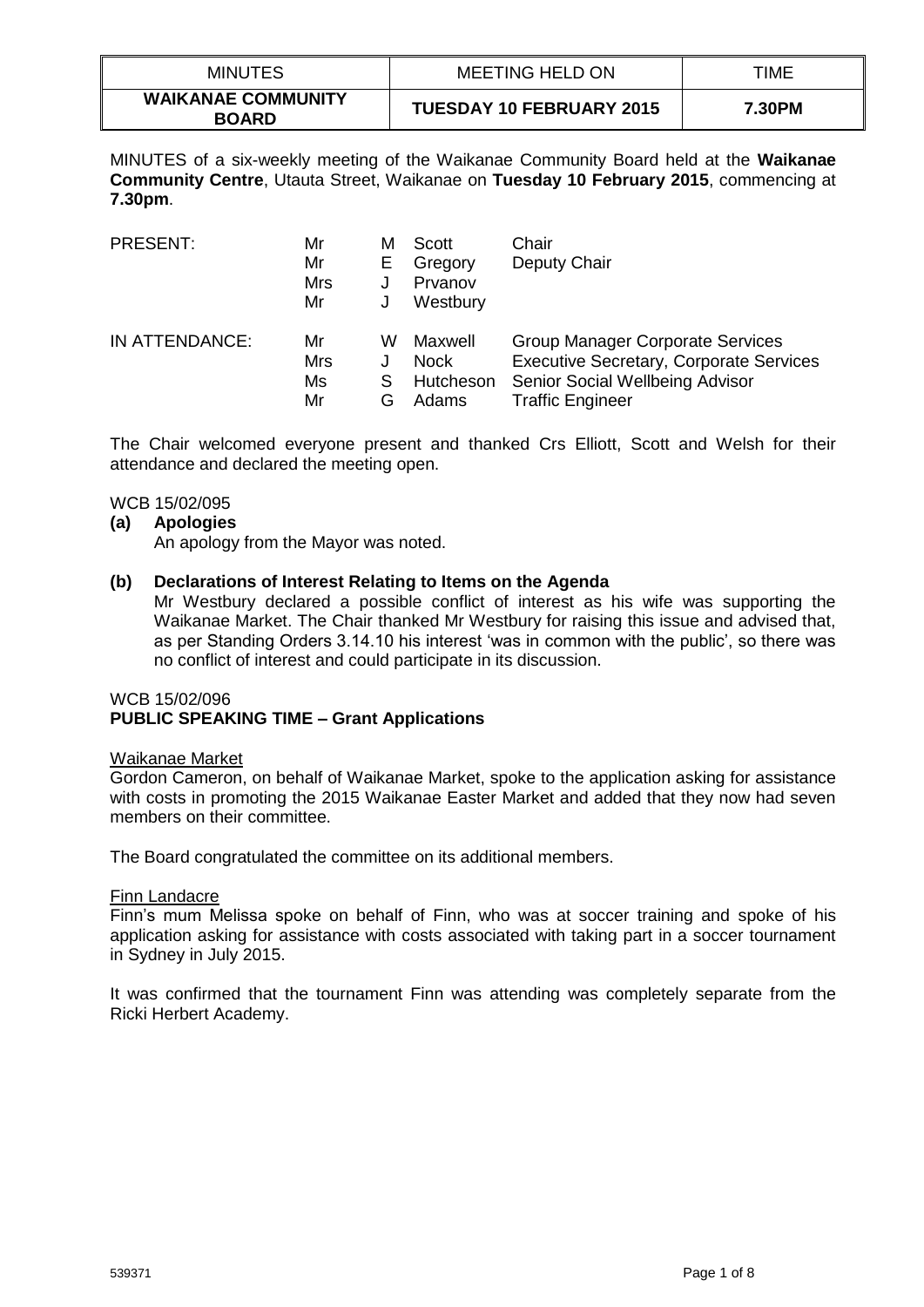| <b>MINUTES</b>                            | <b>MEETING HELD ON</b>          | TIME   |
|-------------------------------------------|---------------------------------|--------|
| <b>WAIKANAE COMMUNITY</b><br><b>BOARD</b> | <b>TUESDAY 10 FEBRUARY 2015</b> | 7.30PM |

# WCB 15/02/097 **PUBLIC SPEAKING TIME – other issues**

Norma McCallum spoke on behalf of Keep Waikanae Beautiful, paper was tabled and included:

- a thank you to Council staff for previous clean ups:
- further cleaning required at Ngaio Road:
- request of enhancing the Memorial Hall with stylised poppies during 2015;
- CJ Fisheries' wall would now be repainted by the tenant and a mural added;
- **Elizabeth Street Dairy mural will be upgraded;**
- Omahi Street business owners had begun a Beautification Project; and
- New World Waikanae had tidied up their gardens.

The Group had yet to receive the criteria for the Beautiful Towns Awards and assumed they would fit into the Small Town Category.

It was commented that now the 'Welcome to Waikanae' sign had been relocated there could be some thought given on what could be put on the back and an Events board was suggested.

The Chair advised that with regard to the upkeep of the gardens around the Waikanae Railway Station, Greater Wellington Regional Council had confirmed they would be happy to meet with Keep Waikanae Beautiful to discuss the way forward. The Chair would liaise with Ms McCallum.

Charles Norwood spoke about Waikanae Beach needing protection from commercialisation; paper was tabled, specifically around a residential piece of land at 43 Te Moana Road and the intention to open a medical clinic on the site.

Mr Norwood requested that if Waikanae Beach was to be opened up to commercial activities it needed to be as a result of a planned and widely consulted conscious decision and not as a result of an ad-hoc 'one business at a time' process. The potential damage to the beach area and Waikanae as a whole by not taking a planned approach could be significant and irreparable.

The Chair advised that Waikanae Beach was included in their Community Outcome and was protected as a residential area. The Board was not aware of the proposed development at 43 Te Moana Road so this would be looked into.

Gus Evans spoke about the condition of the Waikanae Railway Station gardens and recommended that the roses be taken out, as these require constant maintenance and replace them with something that needs minimal maintenance.

The Board agreed that the gardens had been an ongoing issue and Mr Evans' comments would be passed onto Greater Wellington Regional Council.

Murray Bridges and Joe Hatwell spoke about parking around the railway station, specifically around Pehi Kupa Street. The road was too narrow for parking on either side of the road (photos were shown to Board Members) and requested that a yellow line or a 'reserve area' sign be erected to prevent parking.

The Chair advised there was currently a paper before the Greater Wellington Regional Council for funding for car parks to be built before the winter and there had been an advertisement in the local paper on the potential use of the old Catholic Church site being turned into a car parking area.

Mr Bridges commented that even if more parking spaces were made on Hira Street people would not be willing to walk the distance to the Station, so restrictions needed to be made.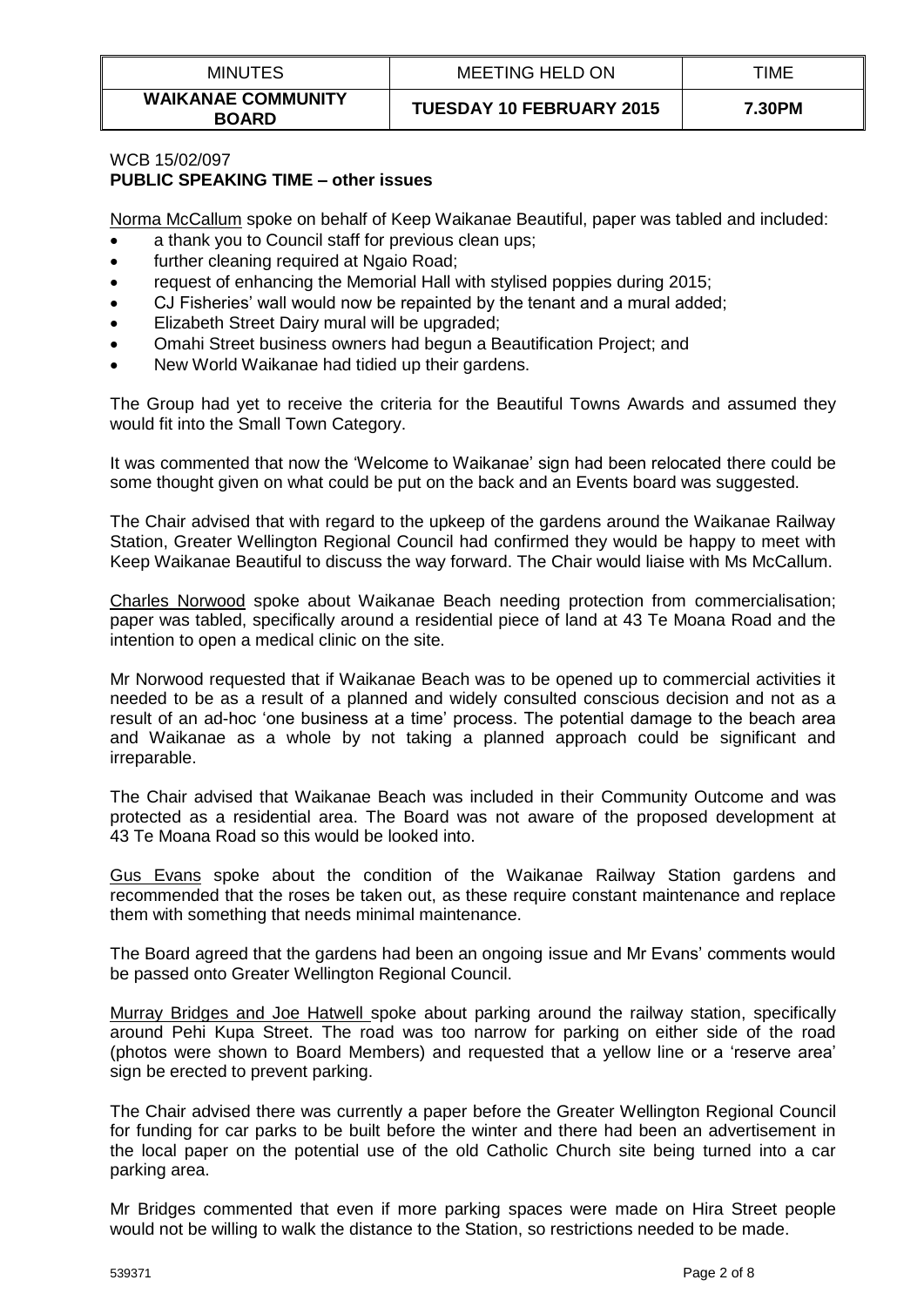| <b>MINUTES</b>                            | <b>MEETING HELD ON</b>          | TIME   |
|-------------------------------------------|---------------------------------|--------|
| <b>WAIKANAE COMMUNITY</b><br><b>BOARD</b> | <b>TUESDAY 10 FEBRUARY 2015</b> | 7.30PM |

Mr Hatwell agreed with Mr Bridges' comments and added that the signage should change on Hira Street as 'no public parking beyond this point'. Also, could there be an access point at the northern corner of the existing station car park and make Utauta Street one way.

The Chair advised that when the initial parking was completed, the idea of Utauta Street being one way would have disadvantaged residents and would take value from their properties so the idea was dismissed.

Mr Hatwell asked whether the station car park could be reconfigured by exiting from the northern corner and go straight through Utauta Street and make that one way.

The Chair could not comment as the car park was a Greater Wellington Regional Council issue but Mr Hatwell's comments would be looked at.

Cr Jackie Elliott spoke about the relationship between community board members and the proposed amalgamation and encouraged everyone to make their own submissions.

The Chair thanked Cr Elliott for her attendance.

#### WCB 15/02/098 **CONSIDERATION OF APPLICATIONS FOR FUNDING (Corp-15-1469)**

# **MOVED (Gregory/Prvanov)**

**That the Waikanae Community Board grants the Waikanae Market a grant of \$1,000 from the Promotion Fund to help with costs in promoting the 2015 Waikanae Easter market.**

#### **CARRIED**

Board Members congratulated the Group for all their hard work and were happy that all profits were being put back into the Market's funds for future events.

# **MOVED (Gregory/Prvanov)**

**That the Waikanae Community Board grants Finn Landacre a Discretionary grant of \$200 to help with costs in taking part in a soccer tournament in Sydney in July 2015.**

#### **CARRIED**

#### WCB 15/02/099 **VERBAL PRESENTATION: Local Approved Products (Psychoactive Substances)**

Sam Hutcheson, Senior Social Wellbeing Advisor spoke about the Draft Local Approved Products (Psychoactive Substances) Policy and the submission period that had been extended to 18 February, giving Board Members the chance to discuss and consider making a submission on behalf of their communities (papers were tabled).

Ms Hutcheson clarified that it was a Districtwide policy that aimed to restrict areas where psychoactive products may be sold. While no area was ideal for this purpose the Policy would consider locations that were visible therefore discouraging loitering, was close to medical and police services and away from sensitive sites such as schools, churches, community halls and residential properties.

The Chair thanked Ms Hutcheson for her background information and briefing.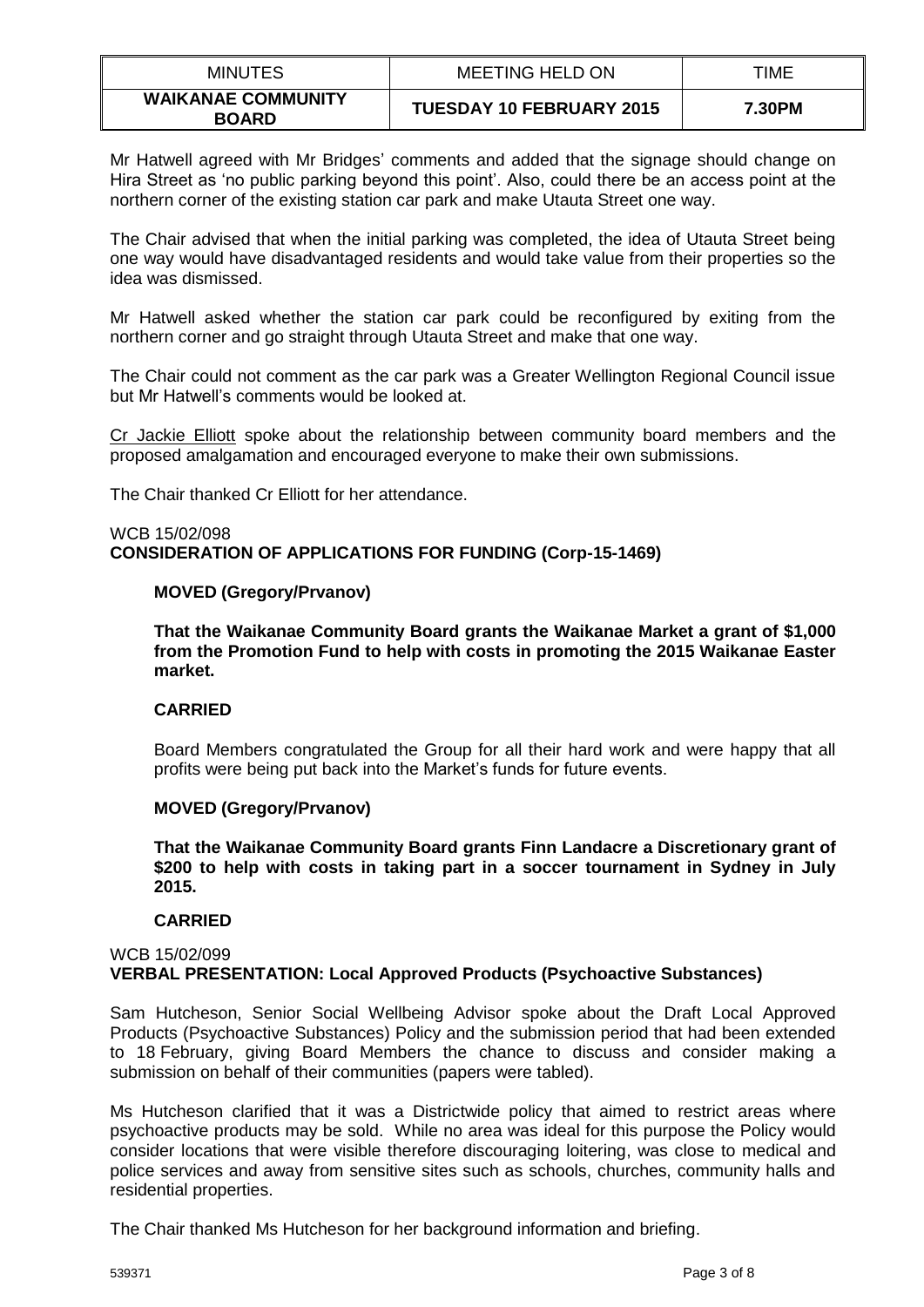| <b>MINUTES</b>                            | MEETING HELD ON                 | TIME   |
|-------------------------------------------|---------------------------------|--------|
| <b>WAIKANAE COMMUNITY</b><br><b>BOARD</b> | <b>TUESDAY 10 FEBRUARY 2015</b> | 7.30PM |

# WCB 15/02/100 **UPDATE: LONG TERM PLAN**

The Chair advised that the Long Term Plan discussion would be discussed near the end of the meeting.

# WCB 15/02/101 **WCB MEMBERS' BUSINESS**

#### **(a) Leave of Absence**

# **MOVED (Scott/Gregory)**

**That leave of absence be accepted from Michael Scott for the period 5-15 March and 14-26 May.**

#### **CARRIED**

# **(b) Matters of an Urgent Nature**

#### Strategic Plan

The Chair advised that a Strategic Planning Day meeting had been arranged for Monday 13 April to enable Board Members to review its progress.

#### Mahara Gallery

# **MOVED (Scott/Westbury)**

**The Waikanae Community Board agreed to send a letter to the Mahara Gallery in support of their funding application to the Lotteries Grants Board.**

# **CARRIED**

#### Christmas Lights

Board Members questioned why the Christmas lights were still turned on.

The Chair advised that with regard to Waikanae lights and the Board's commitment through their Promotion Fund, they could consider funding lights around the holly tree at the traffic lights and the big tree at the Hotel.

These issues would be discussed in more detail at the Strategic Planning Day in April including costings and storage.

# **(c) Community Board Members' Activities**

Eric Gregory advised he had attended a Community Liaison Group (CLG) and there was to be some bridge building work in Ngarara Road around Easter time. There would be an increased amount of general trucks moving along Ngarara Road but they would reduce their travel around swimming pool time. NZTA had concerns on the speed humps, so these may be temporarily removed during this time.

Mrs Prvanov commented that the End of School Triathlon was taking place at the end of the month and was concerned about the activities around Ngarara Road.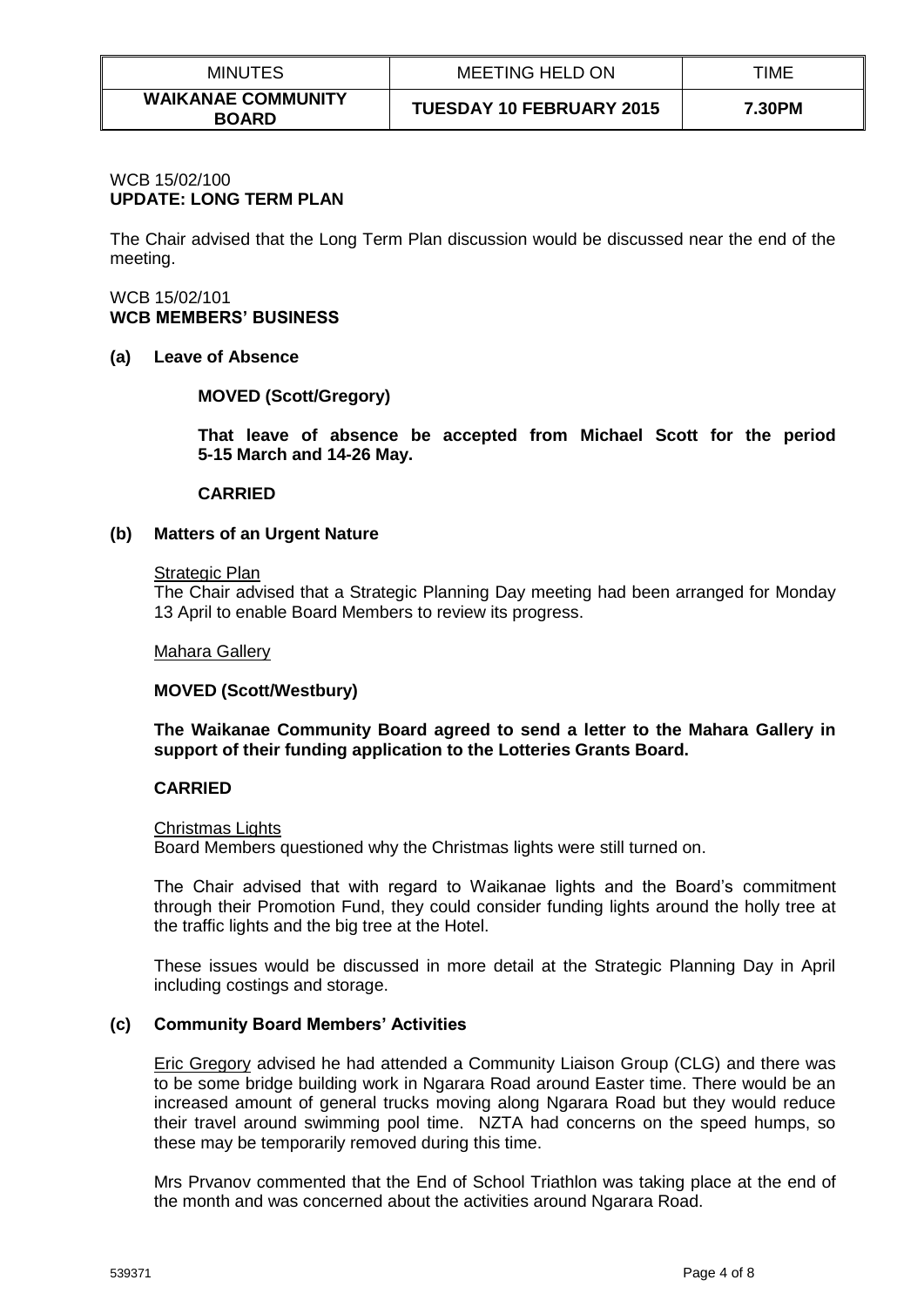| <b>MINUTES</b>                            | <b>MEETING HELD ON</b>          | TIME   |
|-------------------------------------------|---------------------------------|--------|
| <b>WAIKANAE COMMUNITY</b><br><b>BOARD</b> | <b>TUESDAY 10 FEBRUARY 2015</b> | 7.30PM |

The Chair requested that Mrs Prvanov send details to Mr Gregory so he could discuss the concerns to the CLG.

James Westbury had a number of discussions with local businesses around Mahara Place including parking and traffic issues that were now starting to economically impact them.

The Chair advised that on 20 February the Board was invited to a Town Centre Briefing and parking and traffic issues would be discussed.

#### WCB 15/02/102 **WAIKANAE PARKING AND TRAFFIC ISSUES (IS-14-1466)**

Gary Adams, Traffic Engineer, spoke to the report.

#### **That the Waikanae Community Board approves the following:**

#### **MOVED (Scott/Gregory)**

**The installation of improved signage and road marking on Pehi Kupa Street to improve adherence to the one way system;**

#### **CARRIED**

#### **MOVED (Scott/Prvanov)**

**The installation of no stopping lines on the eastern side of State Highway 1 from the Waikanae railway-station car park northern entrance north for approximately 17 metres as shown on the plan in Appendix 2 of report IS-15-1466;**

#### **CARRIED**

#### MOVED (Scott)

Extending the no parking lines on the corner of Parata Street and Kapanui Road a further 8 metres to the south to prevent vehicles parking on this corner as shown on the plan in Appendix 3 of report IS-15-1466;

There was no seconder so the motion was LOST

#### **MOVED (Scott/Prvanov)**

**Not introducing parking restrictions on Parata Street in the vicinity of Rymans, until resource consent conditions are clearly understood and Rymans have replied to Council officers;**

#### **CARRIED**

The resource consent and parking issues would be added to matters under action to enable Board Members to monitor progress.

## **MOVED (Westbury/Gregory)**

**Design work is undertaken for the Ngarara Road raised crossings in the 2015/16 financial year to be presented back to board and other affected parties for comment and final approval prior to construction.**

#### **CARRIED**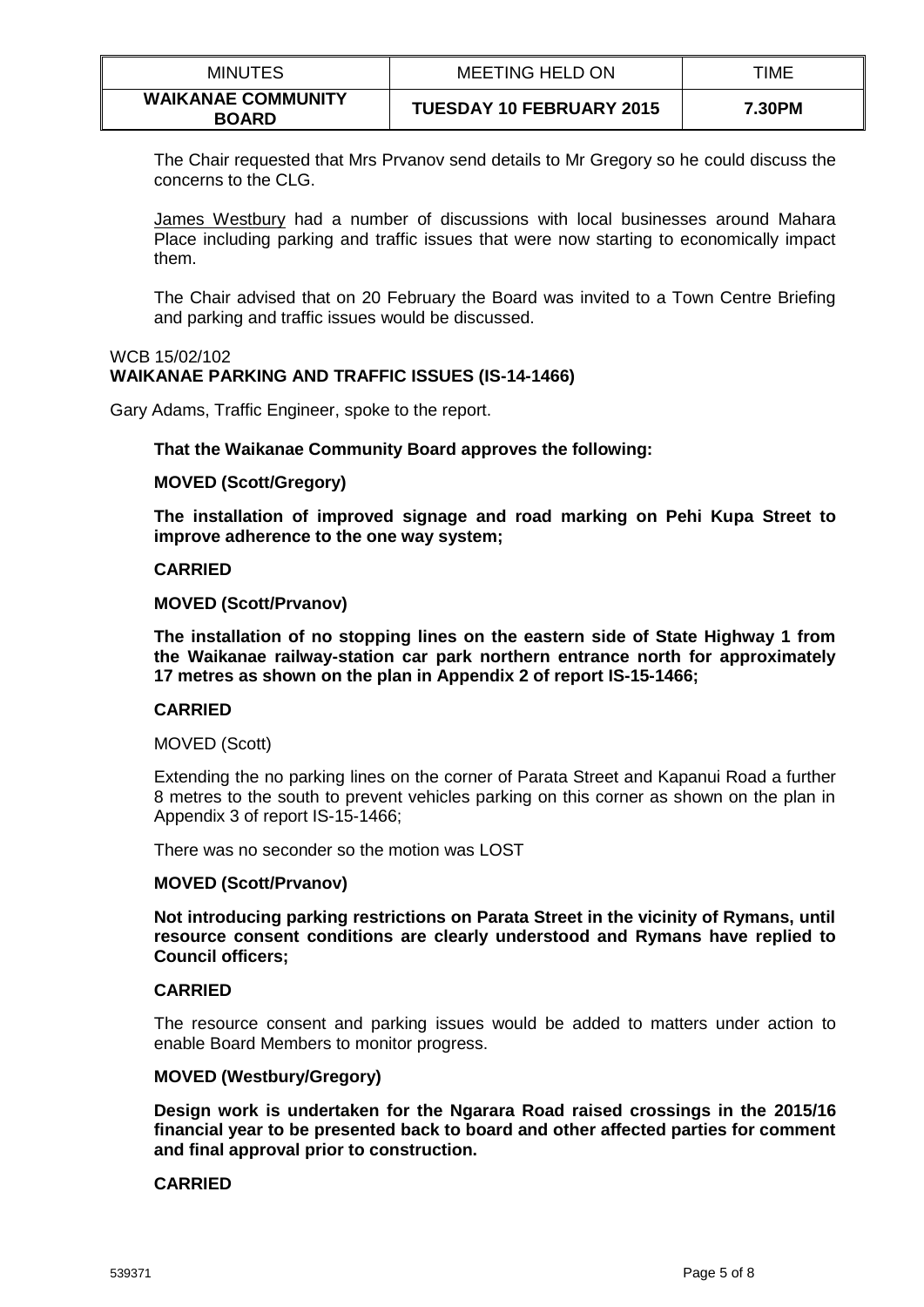| <b>MINUTES</b>                            | <b>MEETING HELD ON</b>          | TIME   |
|-------------------------------------------|---------------------------------|--------|
| <b>WAIKANAE COMMUNITY</b><br><b>BOARD</b> | <b>TUESDAY 10 FEBRUARY 2015</b> | 7.30PM |

Mr Adams added that the design would also look at rearranging the car parking on Ngarara Road and introducing angle parking and Mr Gregory advised that this had been looked into in the past so paperwork should still be available.

# WCB 15/02/103 **LOCAL GOVERNMENT COMMISSION'S PROPOSAL TO REORGANISE LOCAL GOVERNMENT IN THE WELLINGTON REGION (SP-15-1455)**

Mr Maxwell spoke to the report.

Board Members discussed different aspects of the report giving their views of the proposed "Super City" and agreed that there were still a lot of unanswered questions and unknown factors.

Mr Maxwell advised there had been two errors in the local paper, i.e. an implication that a large percentage of pipes for the Council's water network were constructed pre-1970 and in poor condition so needed replacing. In actual fact, 23% of the Council's water and 2-3% of wastewater would fit this category and not 60-70% as was implied. Therefore, as part of the Long Term Plan the Renewals Programme would increase in 2040 when the pipes become 70 years old.

The other error that needed to be corrected was the implication that the cost per resident for Kāpiti was \$2,000 per resident in terms of our rates per resident. It made Kāpiti look the most expensive Council in the region when in fact Kāpiti Coast District Council was the second cheapest at \$1,200 per resident.

The Chair detailed Appendix 2 of the report regarding the Joint Community Board Submission that James Cootes and himself had put together after two round table meetings with all the community boards.

The Chair advised that, if Board Members needed further discussions, an offline meeting could be arranged and it was decided that Mrs Prvanov would look at the Joint Community Board Submission and liaise with the Chair on the areas that needed to be reiterated. The Chair would then work on the wording of the submission and forward to Board Members for their approval.

The Board considered the recommendations within the Report but preferred to pass the following resolution.

# **MOVED (Scott/Gregory)**

**That the Waikanae Community Board accept the paper and acknowledge the deadline for submissions and would consider a Waikanae Community Board submission offline once they have viewed the Council's submission.**

#### **CARRIED**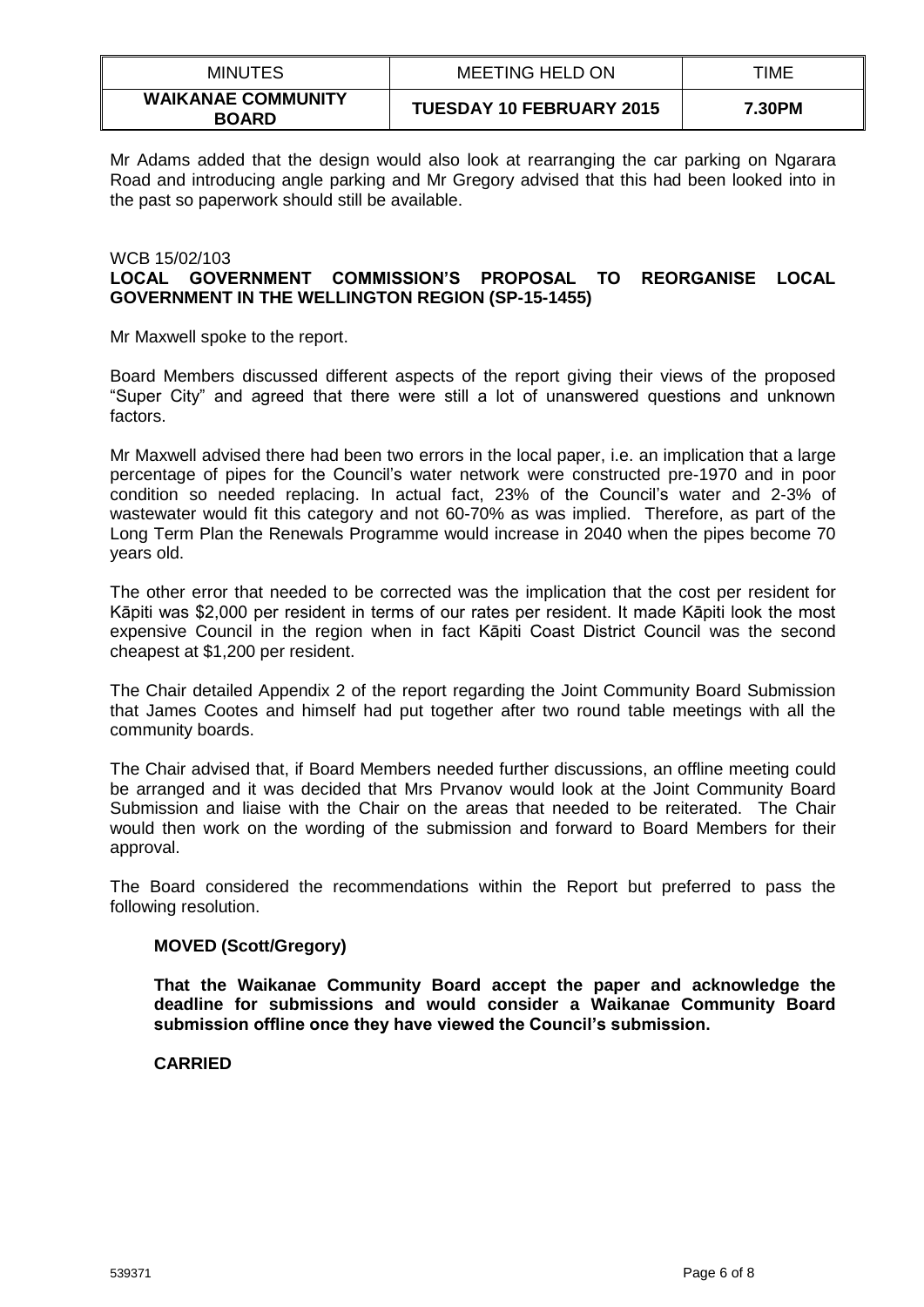| <b>MINUTES</b>                            | <b>MEETING HELD ON</b>          | TIME   |
|-------------------------------------------|---------------------------------|--------|
| <b>WAIKANAE COMMUNITY</b><br><b>BOARD</b> | <b>TUESDAY 10 FEBRUARY 2015</b> | 7.30PM |

#### WCB 15/02/104

# **REPRESENTATION REVIEW – BOARD MEMBERSHIP OF WORKING PARTY (Corp-15-144)**

Mr Maxwell spoke to the report.

Mr Westbury was happy for his name to be put forward but stressed that timeframes needed to be manageable for him to be in attendance.

# **MOVED (Scott/Gregory)**

**That the Waikanae Community Board notes the Review of Representation arrangements being carried out in 2015 and approves Board Member James Westbury for further consideration as a member of the Review Working Party.**

#### **CARRIED**

The Chair advised that he would circulate the decision to other Community Board Chairs.

#### WCB 15/02/105 **CONFIRMATION OF MINUTES: 2 December 2014**

# **MOVED (Scott/Gregory)**

**That the minutes of the Waikanae Community Board meeting held on 2 December 2014 be approved and adopted as a true and correct record of that meeting.** 

#### **CARRIED**

#### Matters Arising

The Chair advised that:

- The plan to stop and sell unformed road on Rangiora Road, Reikorangi had been advertised (copy tabled).
- Waikanae Memorial Hall signage was underway and the external painting would be carried out during February.
	- It was suggested that when the Gym floor was replaced that work be carried out during school holidays to give less disruption.
- Council staff were looking into working with the Waikanae Fire Service regarding their request to install a landing diamond on the landing area and also Freedom Camping sign and it was recommended that staff speak with Eric Gregory as he was aware of the details and he would liaise with the Fire Service.

Board Members requested more information on the straightening of Ngarara Road and this would be followed up.